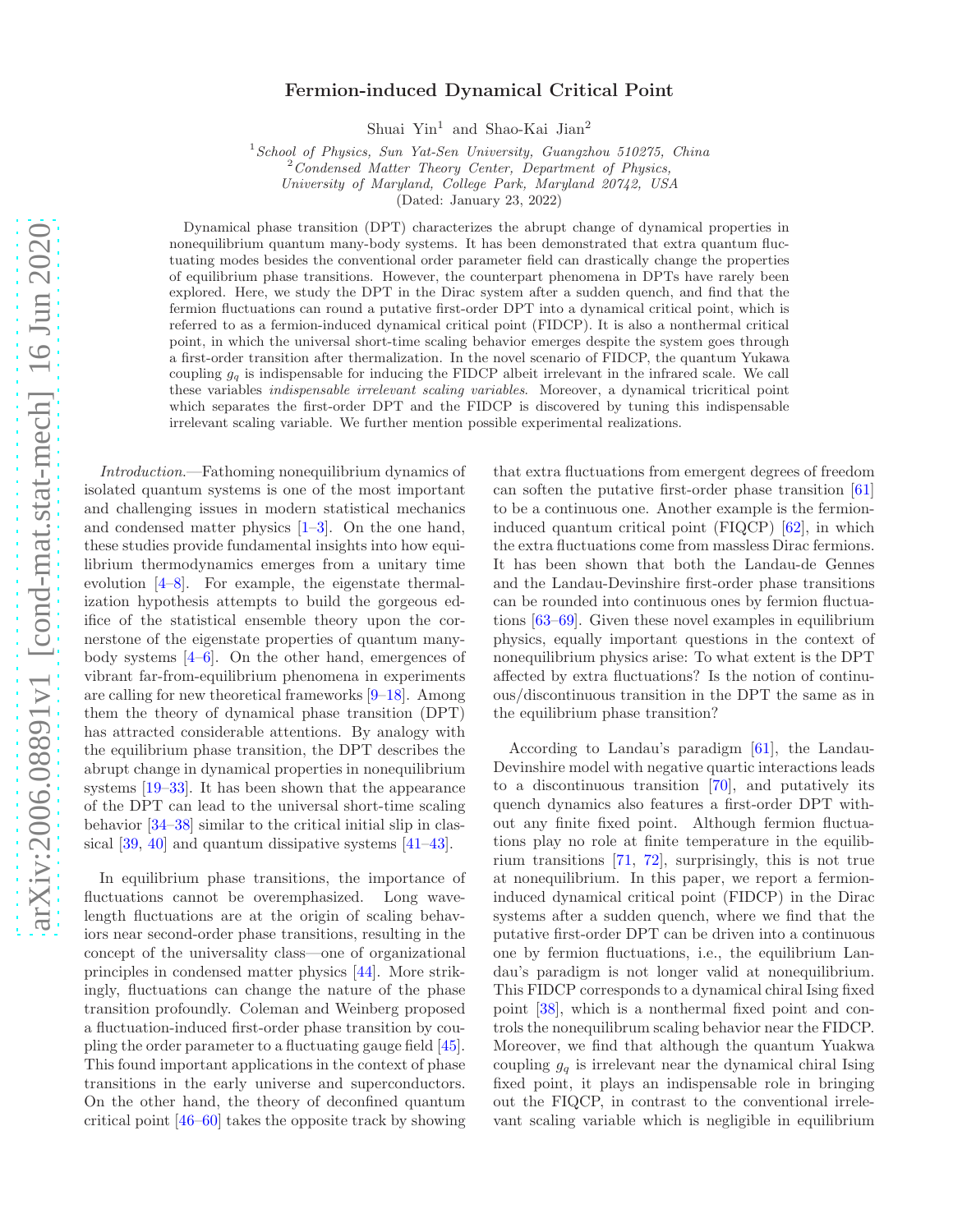

FIG. 1. A schematic diagram of the quench protocol. The Dirac system hosts a Dirac semimetal phase, where the Dirac fermion is gapless and the bosonic order parameter is zero, and an ordered phase, where the Dirac fermion is gapped by a chiral mass determined by the non-zero order parameter. These two phases are separated by a quantum critical point. The system is initially prepared in the deep Dirac semimetal phase with a boson mass  $\Omega$ , then suddenly quenched into the vicinity of a dynamical phase transition (DPT) point. We show that the fermion fluctuation can change the first-order DPT into a dynamical critical point, which is referred to as a fermion-induced dynamical critical point.

phase transitions. We refer to this kind of scaling variable as the "indispensable irrelevant scaling variable". Like the dangerously irrelevant parameters in the deconfined quantum critical point and the FIQCP [\[56](#page-5-8), [66,](#page-5-9) [67\]](#page-5-10), this indispensable irrelevant scaling variable is vital in determining the universal nonequilibrium behavior, and makes the notion of continuous/discontinuous transitions in nonequiblibrim physics distinct from the thermal ones. Associated with the indispensable irrelevant scaling variable, a dynamical tricritical point (DTCP), which is the watershed between the first-order DPT and the FIDCP, is then discovered. We also point out sharp physical consequences which should be within the experimental reach.

Model and quench protocol.—We consider the quench dynamics in Dirac systems with  $N$  flavors of twocomponent Dirac fermions, as sketched in Fig. [1.](#page-7-0) The system is initially prepared in the semimetal phase with a boson mass  $\Omega^2 > 0$ , then at  $t = 0$  the boson mass is suddenly changed to be  $r$  and the system evolves according to the postquench Hamiltonian. The nonequilibrium dynamics is described by the generating function  $Z = \text{Tr}[e^{iS_K}]$  [\[34](#page-4-9)[–37\]](#page-4-18). The Keldysh action  $S_K \equiv iS_i + S_b$ therein consists of two parts,  $S_i$  and  $S_b$ , corresponding, respectively, to the initial state and the postquench dynamics, where [\[38\]](#page-4-10)

$$
S_i = \frac{1}{2} \int_x \int_0^\infty d\tau \left[ (\partial_\tau \phi)^2 + (\nabla \phi)^2 + \Omega^2 \phi^2 \right],
$$
  
\n
$$
S_b = \int_x \int_0^\infty dt \left[ (\dot{\phi}_q \dot{\phi}_c - \nabla \phi_c \nabla \phi_q - r \phi_c \phi_q) \right]
$$
  
\n
$$
- \frac{2u_c}{4!} \phi_c^3 \phi_q - \frac{2u_q}{4!} \phi_q^3 \phi_c + \Psi^\dagger (i \partial_t + i \vec{\sigma} \cdot \nabla) \Psi_c
$$
  
\n
$$
- \frac{g_c}{\sqrt{2}} \phi_c \Psi^\dagger \sigma_z \Psi - \frac{g_q}{\sqrt{2}} \phi_q \Psi^\dagger \tau_x \sigma_z \Psi + \ldots],
$$
\n(1)

in which the subscripts  $c$  and  $q$  represent the classical and quantum parts of the action, respectively, in the Keldysh representation.  $\phi$  is the Ising boson field, and  $\Psi \equiv (\psi_c, \psi_q)^T$  is the Dirac fermion field. The summation over N flavors is assumed.  $\int_x \equiv \int d^dx$ , where d is the spatial dimension,  $\vec{\sigma} \equiv (\sigma_x, \sigma_y)$  is the Dirac matrix in two dimensions and can be generalized accordingly to higher dimensions, and  $\tau$  acts on the Keldysh contour. u is the boson quartic coupling,  $g > 0$  is the Yukawa coupling, and the ellipses represent the higher-order terms to stabilize the system if necessary [\[73](#page-5-11)].

In the equilibrium limit with  $\Omega^2 = r$ , for  $N = 4$ and  $d = 2$  Eq. [\(1\)](#page-6-0) with a positive u describes the phase transition between the Dirac semimetal to charge density wave phases in graphene systems, while for  $d = 3$  it can describe the magnetic phase transition in Weyl/Dirac systems [\[74](#page-5-12)]. In addition, it has been demonstrated that when  $u < 0$  the putative bosonic Landau-Devonshire first-order phase transition [\[70](#page-5-5)] can be rounded by fermion fluctuations at zero temperature, giving rise to the type-II FIQCP [\[69\]](#page-5-4), which shares the same chiral universality class with  $u > 0$  [\[74\]](#page-5-12). Moreover, it was pointed out the thermal phase transition near the type-II FIQCP should be first order since the long-range fermion fluctuations, which play essential roles to soften the discontinuity in the first-order phase transition, is inhibited by the finite Matsubara-frequency gap proportional to the temperature [\[69](#page-5-4)].

We will focus on the deep quench for  $\Omega \gg \Lambda$  with  $\Lambda^2$ being the UV momentum scale. In this situation, the DPT is tuned by the renormalized boson mass,

<span id="page-1-0"></span>
$$
r_{\text{eff}}(t) = r + \frac{1}{2} \int d^d k D_K(t, t)
$$

$$
- \frac{g_c g_q}{2} \int_0^t dt' \int d^d k \text{Tr}[\tau_0 \sigma_z G(t, t') \tau_x \sigma_z G(t', t)](2)
$$

in which  $D_K(t,t') \equiv -i \langle \phi_c(t) \phi_c(t') \rangle$  is the boson Keldysh Green function and  $G(t, t') \equiv -i \langle \Psi(t) \Psi^{\dagger}(t') \rangle$ is the fermion Green function. For the deep quench,  $D_K(t,t') \simeq -i\Omega[\cos\omega_k(t-t') - \cos\omega_k(t+t')] / \omega_k^2$  [\[34](#page-4-9)– [37](#page-4-18),  $\omega_k^2 \equiv \vec{k}^2 + r$ . Note that the initial condition is contained in  $D_K(t,t')$  and the second term in  $D_K(t,t')$ breaks the time-translational symmetry explicitly. By comparing  $D_K(t,t')$  with the thermal Keldysh function,  $D_K^{(\text{th})}(t,t') \simeq 2T \cos \omega_k (t-t')/\omega_k^2$ , one finds that the  $\Omega$  is similar to an effective temperature  $T_{\text{eff}} = \Omega/4$  [\[34](#page-4-9)[–37\]](#page-4-18). Although  $r_{\text{eff}}$  oscillates with a frequency proportional to Λ, the universal behavior of the DPT is contained in its time-independent part. The DPT controlled by Eq. [\(2\)](#page-1-0) happens in a short-time stage before the thermalization time  $t_{\text{th}}$  [\[34](#page-4-9)[–37](#page-4-18)]. After  $t_{\text{th}}$ , the secular terms with dissipation effects dominate and the system tends to the thermal sate [\[75](#page-5-13), [76\]](#page-5-14).

RG equations.—To explore the DPT properties, we resort to the RG analyses. By integrating out the mo-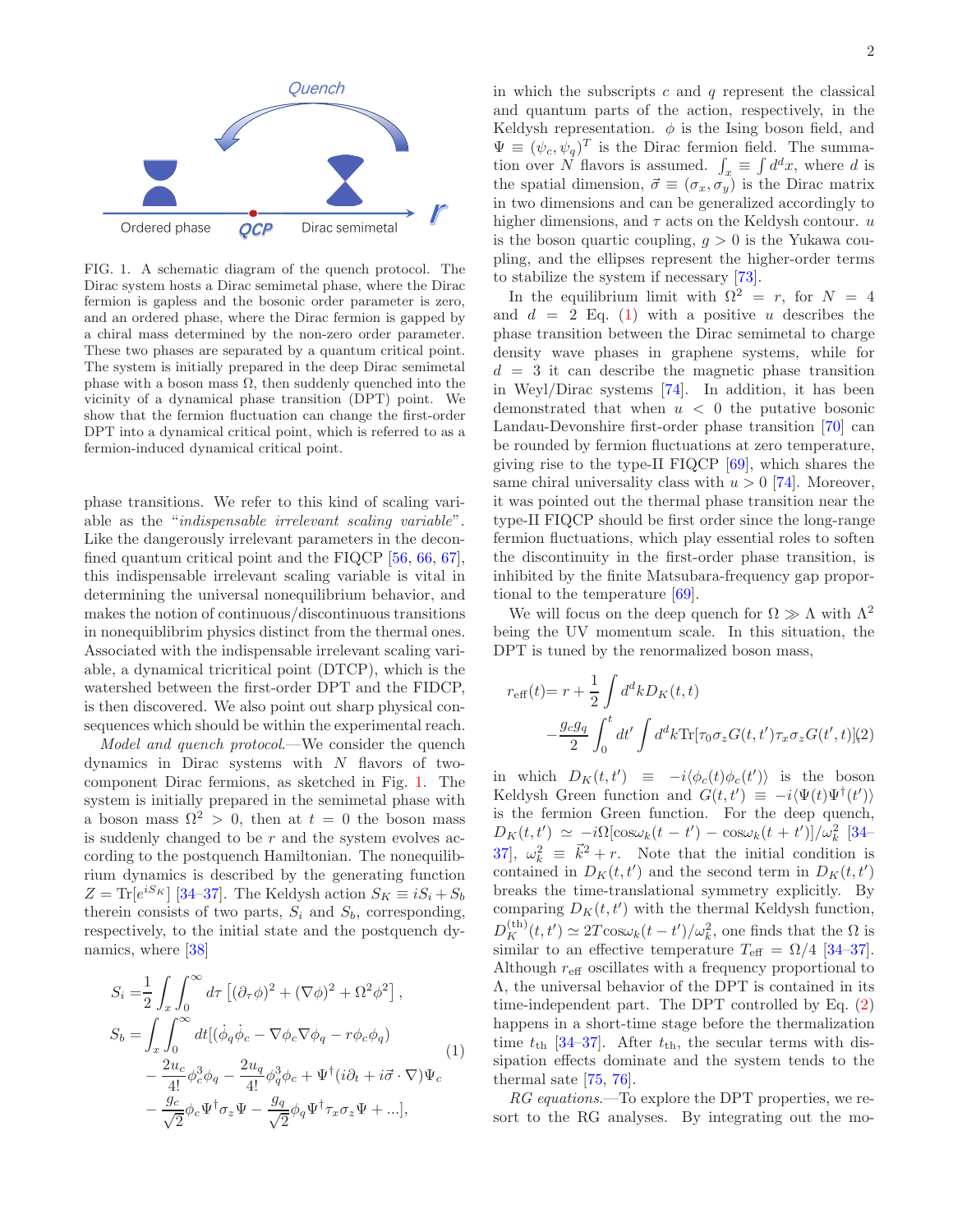mentum within the range  $[\Lambda, \Lambda e^{-l}]$   $(l > 0$  is the running parameter) for the inner line of the Feymann diagrams (some Feynman diagrams are shown in Fig. [2](#page-8-0) for illustration), and rescaling the couplings according to  $k \to ke^l$ ,  $u_c \to u_c e^{l(4-d-2\eta_b)}$ ,  $u_c \to u_c e^{l(2-d-2\eta_b)}$ ,  $g_c^2 \to g_c^2 e^{l(4-d-\eta_b-2\eta_f)}$ , and  $g_q^2 \to g_q^2 e^{l(2-d-\eta_b-2\eta_f)}$ , one obtains the following RG equations [\[38,](#page-4-10) [73\]](#page-5-11),

$$
\frac{du_c}{dl} = (4 - d - 2\eta_b)u_c - \frac{3}{8}u_c^2 + 6Ng_c^3g_q,
$$
\n(3)

$$
\frac{du_q}{dl} = (2 - d - 2\eta_b)u_c - \frac{3}{8}u_c u_q + 6Ng_c g_q^3,
$$
 (4)

$$
\frac{dg_c^2}{dl} = (4 - d - \eta_b - 2\eta_f)g_c^2 - \frac{3}{8}g_c^4 - \frac{3}{8}g_c^3g_q,\tag{5}
$$

$$
\frac{dg_q^2}{dl} = (2 - d - \eta_b - 2\eta_f)g_q^2 - \frac{3}{8}g_c^2g_q^2 - \frac{3}{8}g_cg_q^3,\quad(6)
$$

in which  $\eta_b = N g_c g_q / 4$  and  $\eta_f = g_c^2 / 12 + g_c g_q / 12$  are the anomalous dimensions for the boson and fermion fields, respectively. The boson mass  $r$  is relevant as a transitiontuning parameter, so we set r to zero in Eqs.  $(3-6)$  to describe scaling properties. Although in the UV scale,  $u_c = u_q$  and  $g_c = g_q$ , the classical part and the quantum part of the couplings have different dimensions for the deep quench case, since  $\Omega$  is dimensionless, similar to the status of the temperature in classical phase transitions [\[34](#page-4-9)[–37\]](#page-4-18). And we will see that the quantum Yukawa coupling plays a vital role in the FIDCP.



FIG. 2. The Feynman diagrams for the one-loop corrections to  $u_c$ . The dashed line presents the classical boson field, the wiggly line presents the quantum bosonic field, and the solid line indicates the fermion field.

First-order DPT without Yukawa coupling.—When  $g_{c/q} = 0$  and  $u_{c/q} < 0$  at the UV scale, Eqs [\(3\)](#page-6-1) and [\(4\)](#page-6-1) show that in the IR scale  $u_c$  tends to negative infinity. It is quite different from the case for  $u_c > 0$ , where a finite IR fixed point is reached  $[38]$ . Actually Eq.  $(3)$  is similar to the RG flow equation of the quartic boson coupling in the equilibrium d-dimensional Landau-Devonshire model [\[70](#page-5-5), [73](#page-5-11)], indicating that the DPT is a first-order DPT [\[70\]](#page-5-5). This consistency also exists between the  $(d+1)$ -dimensional dynamical fixed point and the d-dimensional Wilson-Fisher fixed point for the pure boson model [\[34](#page-4-9)[–37\]](#page-4-18). The absence of the finite IR fixed point demonstrates that there is no self-similarity aging dynamics near this first-order DPT.

FIDCP with Yukawa coupling.—Remarkably, the situation can be changed when the coupling to the Dirac fermion is introduced. We will show that the gapless fluctuations of the Dirac fermion can trigger an emergent dynamical critical point, and as a result the universal dynamics governed by the long-wavelength modes near this FIDCP appears. To see this, one can inspect Eq. [\(3\)](#page-6-1). The anticommutativity of the fermion fields leads to an additional minus sign in the fermionic loop diagram, as shown in Fig.  $2$  (b). This makes the last term in Eq.  $(3)$ positive. Accordingly, the last term makes an opposite contribution compared to the first two terms. Heuristically, the direction of the RG flow of  $u_c$  can be changed for large enough  $g_{c/q}$ .



FIG. 3. For  $N = 2$  and  $d = 3$ , the RG flows running from  $l = 0$ (UV) to  $l \to \infty$  (IR) are shown in (a-d). The bare parameters are chosen as  $u_c(0) = u_q(0) = -3$  and  $g_c^2(0) = g_q^2(0) = 0.75$ . (a) shows that  $u_c$  runs from a negative value to a positive one. (b) shows the  $u_q$  also changes its sign and then tends to zero. The arrows in (a) and (b) denote positions of the sign changes for  $u_c$  and  $u_q$ , respectively.  $g_c$  tends to a finite fixed point as shown in (c), and  $g_q$  tends to zero as shown in (d).

To quantitatively explore the FIDCP, we solve the RG equations [\(3-6\)](#page-6-1) explicitly by taking  $N = 2$  and  $d = 3$ as an example and show the results in Fig. [3.](#page-8-1) From Fig. [3](#page-8-1) (a) one finds that for a finite UV  $g_{c/q}$ ,  $u_c$  changes its sign from negative to positive at some intermediate scale, and then tends to an IR fixed point. This intermediate scale decreases as  $g_q(0)$  increases. The appearance of the finite fixed point demonstrates that the low-frequency sector of the fluctuation is dominated by a critical point, rather than the first-order DPT. Moreover, the massless boson correlation can induce a nontrivial Yukawa fixed point, as shown in Fig. [3](#page-8-1) (c), via the one-loop correction to the Yukawa coupling. The nonzero value of the  $g_c$  indicates that the fixed point is a nonthermal fixed point, since it should be zero in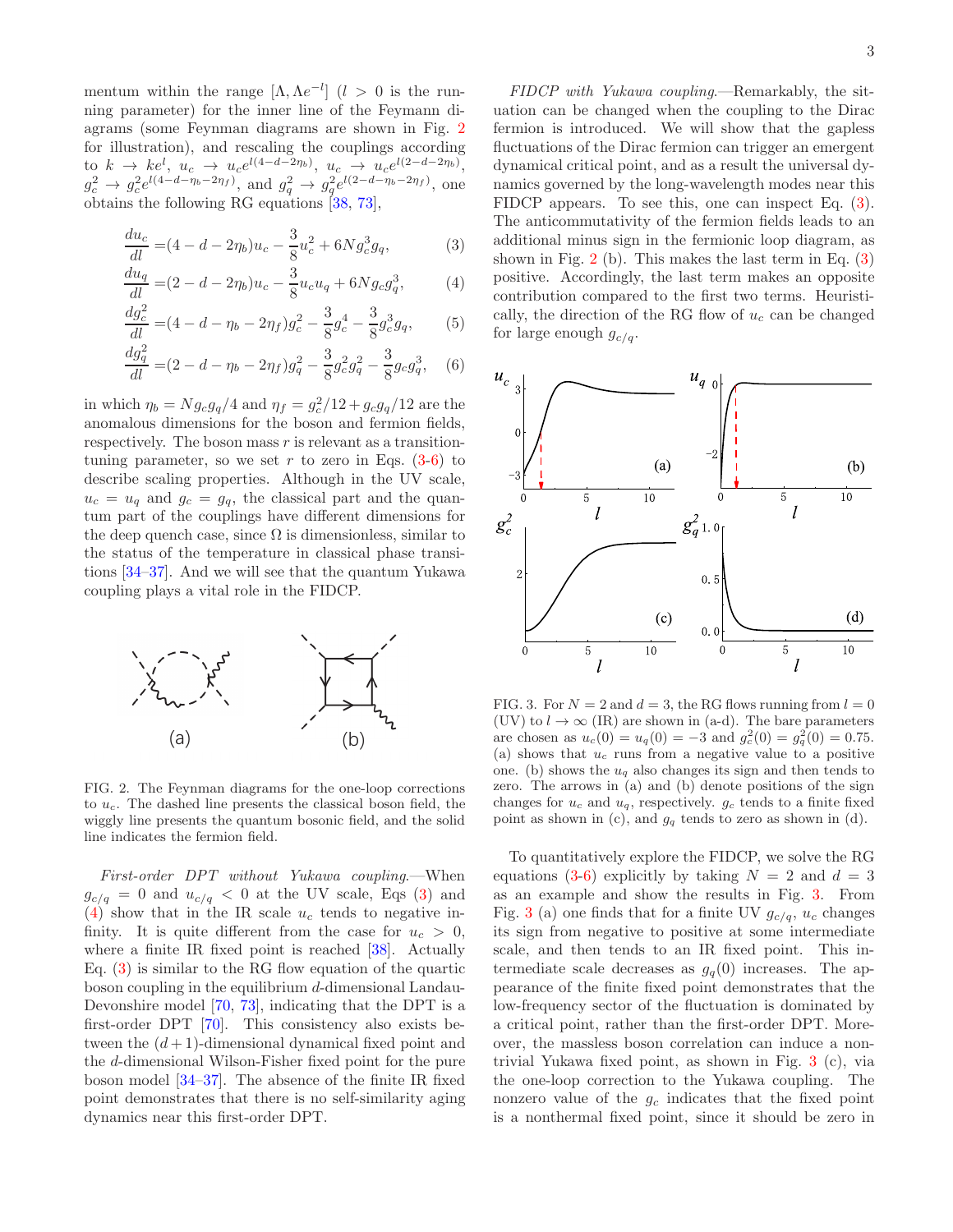the thermal critical point owing to the finite-Matsubara frequency gap. Actually, this fixed point is just the dynamical chiral Ising fixed point reported previously [\[38\]](#page-4-10). The most remarkable phenomenon associated with the dynamical chiral Ising fixed point is the universal critical initial slip behavior, in which the boson order parameter M change with time as  $M \propto M_0 t^{\theta}$  with  $\theta$  being the critical initial slip exponent [\[34](#page-4-9)[–38](#page-4-10)]. Moreover, the fermion field has an anomalous dimension  $\eta_f = (4 - d)/12$  [\[38](#page-4-10)].

Here we emphasize that the quantum part of the Yukawa coupling  $g_q$  is a novel scaling variable. Conventional irrelevant scaling variables are negligible near equilibrium phase transitions. The situation, however, is quite different for  $g_q$ , though it tends to zero near the dynamical chiral Ising fixed point. If  $g_q$  were set to be zero in the UV scale, one finds from Eq. [\(3\)](#page-6-1) that the fermion fluctuations do not participate in the postquench dynamics, resulting in a first-order DPT, as we discussed above. It is the finite  $g_q$ , together with  $g_c$ , at the UV scale that brings fermion fluctuations into the boson potential, reverse the sign of  $u_{c/q}$ , and consequently results in the dynamical chiral Ising fixed point, and generates the universal critical initial slip behavior. Thus,  $g_q$  is an "indispensable irrelevant scaling variable".



FIG. 4. For  $N = 2$  and  $d = 3$ , a fixed point corresponding to a DTCP is determined by tuning  $g_q$ . Other parameters in the UV scale are chosen as  $u_c(0) = u_q(0) = -3$  and  $g_c^2(0) = g_q^2(0)$ . At the DTCP,  $g_{\text{ptr}}^2(0) \simeq 0.726624313854$ .  $u_c$  is relevant at the DTCP and its fixed point value is zero.  $q_c$  tends to a finite value, indicating this is a nonthermal fixed point. Both  $u_q$ and  $g_q$  are irrelevant in the IR limit.

Dynamical tricritical point.—Appearances of unusual irrelevant scaling variables can reshape critical properties in both the deconfined quantum critical point and the FIQCP [\[56,](#page-5-8) [66,](#page-5-9) [67](#page-5-10)]. Here we show in Fig. [4](#page-9-0) that the indispensable irrelevant scaling variable  $g_q$  can manoeuvre a dynamical tricritical point (DTCP), though it is still irrelevant near this DTCP. This DTCP appears at  $g_{\text{str}}(0)$  when other parameters are fixed in UV scale. And only for  $g_q(0) > g_{qtr}(0)$ , can the FIDCP arise. At the fixed point of this DTCP,  $u_{\text{ctr}}^* = 0$ . Besides r whose

scaling is relevant,  $r \propto re^{2l}$ , Fig. [4](#page-9-0) shows that  $u_c$  is the other relevant direction near the DTCP. When  $g_q(0)$  is close to  $g_{\text{ptr}}(0)$ ,  $u_c$  lingers over a plateau for a period of scale, then tends to negative infinity or the dynamical chiral fixed point depending on whether  $g_q(0) < g_{\text{ptr}}(0)$ or  $g_q(0) > g_{qtr}(0)$ . From Eq. [\(3\)](#page-6-1) one finds that  $u_c$  deviates from  $u_{\text{ctr}}^*$  by  $u_c \propto u_c e^l$ . Surprisingly,  $g_c$  tends to a finite value at DTCP, indicating that this fixed point is also a nonthermal fixed point. Although the fixed point value of  $g_c$  is equal to that at the dynamical chiral Ising fixed point, this is a one-loop result, and the higher-order boson field renormalization can distinguish them. Moreover, the larger the fermion flavor number  $N$ is, the smaller  $g_q(0)$  is needed to induced the FIDCP [\[73\]](#page-5-11), since more fermion fluctuations can be taken into account, which can also be found from Eq. [\(3\)](#page-6-1).

Discussion.—The results obtained above provide several sharp experimental signatures. To see this, we compare different cases. (a) When  $u > 0$ , the universal behaviors not only exist in the short-time stage, but also manifest themselves after thermalization. According to the eigenstate thermalization hypothesis, these scaling behaviors in the thermalization stage is just the classical phase transition governed by the Wilson-Fisher fixed point [\[71,](#page-5-6) [72](#page-5-7), [77](#page-5-15)]. (b) When  $u < 0$  and  $g < g_{tr}$  is small, the quench dynamics does not show any universal scaling behavior in any stage after the quench, since both the DPT and the thermal phase transition are first order. (c) When  $u < 0$  and  $g > g_{tr}$  is large enough to bring out the FIDCP, universal scaling behaviors emerge in the short-time relaxation stage before the equilibration  $t < t_{\text{th}}$ . After the equilibration  $t \gg t_{\text{th}}$  in the thermal region, the Masubara frequency of fermion modes opens a gap proportional to the effective temperature  $T_{\text{eff}} \gg \Lambda^2$ . Thus the mechanism of the FIDCP is interdicted, and consequently the long-time thermal region exhibits no universal scaling properties.

Recently, the Dirac systems with tunable interactions are realized in cold atom systems [\[78,](#page-5-16) [79\]](#page-5-17). In addition, manipulation and detection of nonequilibrium dynamics have been realized in various systems [\[80](#page-5-18), [81\]](#page-5-19). In particular, short-time scaling behaviors were found in recent experiments [\[82](#page-5-20)[–84\]](#page-5-21). Accordingly, the FIDCP studied here appears within the experimental reach.

Summary and outlook.—In summary, we have studied dynamical phase transitions in Dirac systems and reported a fermion-induced dynamical critical point (FIDCP). We have showed that a first-order DPT for the pure boson model can be rounded by the fermion fluctuations into a dynamical critical point, corresponding to the dynamical chiral Ising fixed point in our case. In the novel scenario of FIDCP as we have discussed, the quantum Yukawa coupling is an indispensable irrelevant scaling variable, which plays a crucial role in inducing the FIDCP though it is irrelevant near the critical point. The existence of indispensable irrelevant scaling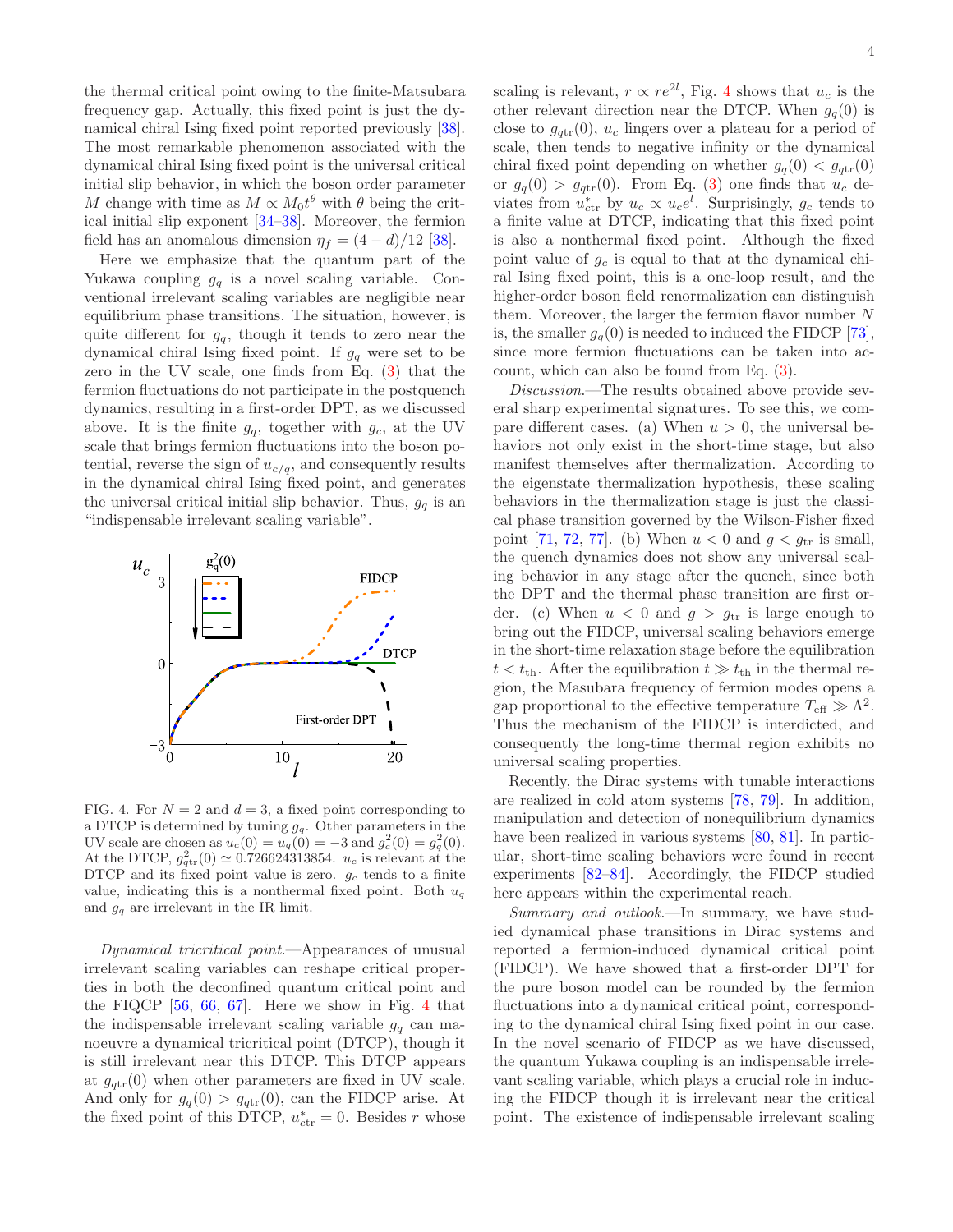variables makes the notion of continuous/discontinuous transitions in dynamical phase transitions different from that in equilibrium ones. Furthermore, a DTCP associated with the indispensable irrelevant scaling variable, i.e.,  $g_q$ , has been identified. It will be interesting to explore this new tricritical point, which we leave as further work.

Our paper not only gives the first example that the fluctuation can change the order of nonequilibrium dynamical phase transition, but also provides experimental criteria to detect it. Our results can be generalized in to the Dirac/Weyl systems with more boson field components in  $d = 3$  and the Ising and XY cases in  $d = 2$ . Moreover, our results should also be applicable in itinerant electronic systems with finite Fermi surfaces. In the equilibrium case, the tendency to turn the first-order transition into a continuous one was found in these systems [\[85,](#page-5-22) [86\]](#page-5-23), so it is instructive to explore the nonequilibrium dynamics therein.

Acknowledgement.—We wish to thank F. Zhong and G.-Y. Huang for their helpful discussions. S.Y. is supported by the startup grant (No. 74130-18841229) at Sun Yat-Sen University. S.-K.J. is supported by the Simons Foundation through the It from Qubit Collaboration. SKJ and SY have equal contributions.

- <span id="page-4-0"></span>[1] J. Dziarmaga, Adv. Phys. 59, 1063 (2010).
- [2] A. Polkovnikov, K. Sengupta, A. Silva, and M. Vengalattore, Rev. Mod. Phys. 83, 863 (2011).
- <span id="page-4-1"></span>[3] L. D'Alessio, Y. Kafri, A. Polkovnikov, and M. Rigol, Adv. Phys., 65, 239 (2016).
- <span id="page-4-2"></span>[4] J. M. Deutsch, Phys. Rev. A **43**, 2046 (1991).
- [5] M. Srednicki, Phys. Rev. E 50, 888 (1994).
- <span id="page-4-4"></span>[6] M. Rigol, V. Dunjko, and M. Olshanii, Nature (London) 452, 854 (2008).
- [7] C. Neill, P. Roushan, M. Fang, Y. Chen, M. Kolodrubetz, Z. Chen, A. Megrant, R. Barends, B. Campbell, B. Chiaro, A. Dunsworth, E. Jeffrey, J. Kelly, J. Mutus, P. J. J. O'Malley, C. Quintana, D. Sank, A. Vainsencher, J. Wenner, T. C. White, A. Polkovnikov, and J. M. Martinis, Nat. Phys. 12, 1037 (2016).
- <span id="page-4-3"></span>[8] A. Polkovnikov and D. Sels, Science, 353, 752, (2016).
- <span id="page-4-5"></span>[9] M. Gring, M. Kuhnert, T. Langen, T. Kitagawa, B. Rauer, M. Schreitl, I. Mazets, D. A. Smith, E. Demler, and J. Schmiedmayer, Science 337, 1318 (2012).
- [10] T. Langen, R. Geiger, M. Kuhnert, B. Rauer, and J. Schmiedmayer, Nat. Phys. 9, 640 (2013).
- [11] C. Eigen, J. A. P. Glidden, R. Lopes, E. A. Cornell, R. P. Smith, and Z. Hadzibabic, Nature (London) 563, 221 (2018).
- [12] J. Berges, Sz. Borsányi, and C. Wetterich, Phys. Rev. Lett. 93, 142002 (2004).
- [13] A. Mitra, Annu. Rev. Condens. Matter Phys. 9, 245 (2018).
- [14] T. Langen, T. Gasenzer, and J. Schmiedmayer, J. Stat. Mech. (2016) 064009.
- [15] T. Mori, T. N Ikeda, E. Kaminishi, and M. Ueda, J. Phys.

B 51, 112001 (2018).

- [16] M. Marcuzzi, J. Marino, A. Gambassi, and A. Silva, Phys. Rev. Lett. 111, 197203 (2013).
- [17] B. Bertini, F. H. L. Essler, S. Groha, and N. J. Robinson, Phys. Rev. Lett. 115, 180601 (2015).
- <span id="page-4-6"></span>[18] K. Mallayya, M. Rigol, and W. De Roeck, Phys. Rev. X 9, 021027 (2019).
- <span id="page-4-7"></span>[19] P. Calabrese and J. Cardy, Phys. Rev. Lett. **96**, 136801 (2006).
- [20] P. Calabrese and J. Cardy, J. Stat. Mech. (2007) P06008.
- [21] M. Eckstein, M. Kollar, and P. Werner, Phys. Rev. Lett. 103, 056403 (2009).
- [22] B. Sciolla and G. Biroli, Phys. Rev. Lett. 105, 220401  $(2010)$ .
- [23] M. Schiró and M. Fabrizio, Phys. Rev. Lett.  $105$ , 076401 (2010).
- [24] T. Kitagawa, A. Imambekov, J. Schmiedmayer, and E. Demler, New J. Phys. 13, 073018 (2011).
- [25] N. Tsuji and P. Werner, Phys. Rev. B 88, 165115 (2013).
- [26] N. Tsuji, M. Eckstein, and P. Werner, Phys. Rev. Lett. 110, 136404 (2013).
- [27] B. Sciolla and G. Biroli, Phys. Rev. B  $88$ ,  $201110(R)$ (2013).
- [28] M. Heyl, A. Polkovnikov, and S. Kehrein, Phys. Rev. Lett. 110, 135704 (2013).
- [29] A. Chandran, A. Nanduri, S. S. Gubser, and S. L. Sondhi, Phys. Rev. B 88, 024306 (2013).
- [30] P. Smacchia, M. Knap, E. Demler, and A. Silva, Phys. Rev. B 91, 205136 (2015).
- [31] B. Žunkovič, M. Heyl, M. Knap, and A. Silva, Phys. Rev. Lett. 120, 130601 (2018).
- [32] J. Zhang, G. Pagano, P. W. Hess, A. Kyprianidis, P. Becker, H. Kaplan, A. V. Gorshkov, Z.-X. Gong, and C. Monroe, Nature, 551, 601 (2017).
- <span id="page-4-8"></span>[33] S. Smale, P. He, B. A. Olsen, K. G. Jackson, H. Sharum, S. Trotzky, J. Marino, A. M. Rey, and J. H. Thywissen, Science Advances, 5, eaax1568 (2019).
- <span id="page-4-9"></span>[34] A. Chiocchetta, M. Tavora, A. Gambassi, and A. Mitra, Phys. Rev. B 91, 220302(R) (2015).
- [35] A. Maraga, A. Chiocchetta, A. Mitra, and A. Gambassi, Phys. Rev. E 92, 042151 (2015).
- [36] A. Chiocchetta, M. Tavora, A. Gambassi, and A. Mitra, Phys. Rev. B 94, 134311 (2016).
- <span id="page-4-18"></span>[37] A. Chiocchetta, A. Gambassi, S. Diehl, and J. Marino, Phys. Rev. Lett. 118, 135701 (2017).
- <span id="page-4-10"></span>[38] S.-K. Jian, S. Yin, and B. Swingle, Phys. Rev. Lett. **123**, 170606 (2019).
- <span id="page-4-11"></span>[39] H. K. Janssen, B. Schaub, and B. Schmittmann, Z. Phys. B 73, 539 (1989).
- <span id="page-4-12"></span>[40] Z. B. Li, L. Schülke, and B. Zheng, Phys. Rev. Lett. 74, 3396 (1995).
- <span id="page-4-13"></span>[41] S. Yin, P. Mai, and F. Zhong, Phys. Rev. B 89, 144115 (2014).
- [42] P. Gagel, P. P. Orth, and J. Schmalian, Phys. Rev. Lett. 113, 220401 (2014).
- <span id="page-4-14"></span>[43] P. Gagel, P. P. Orth, and J. Schmalian, Phys. Rev. B **92**, 115121 (2015).
- <span id="page-4-15"></span>[44] K. G. Wilson and J. Kogut, Phys. Rep 12, 75 (1974).
- <span id="page-4-16"></span>[45] S. Coleman and E. Weinberg, Phys. Rev. D 7, 1888 (1973).
- <span id="page-4-17"></span>[46] T. Senthil, A. Vishwanath, L. Balents, S. Sachdev, and M. P. A. Fisher, Science 303, 1490 (2004).
- [47] T. Senthil, L. Balents, S. Sachdev, A. Vishwanath, and M. P. A. Fisher, Phys. Rev. B 70, 144407 (2004).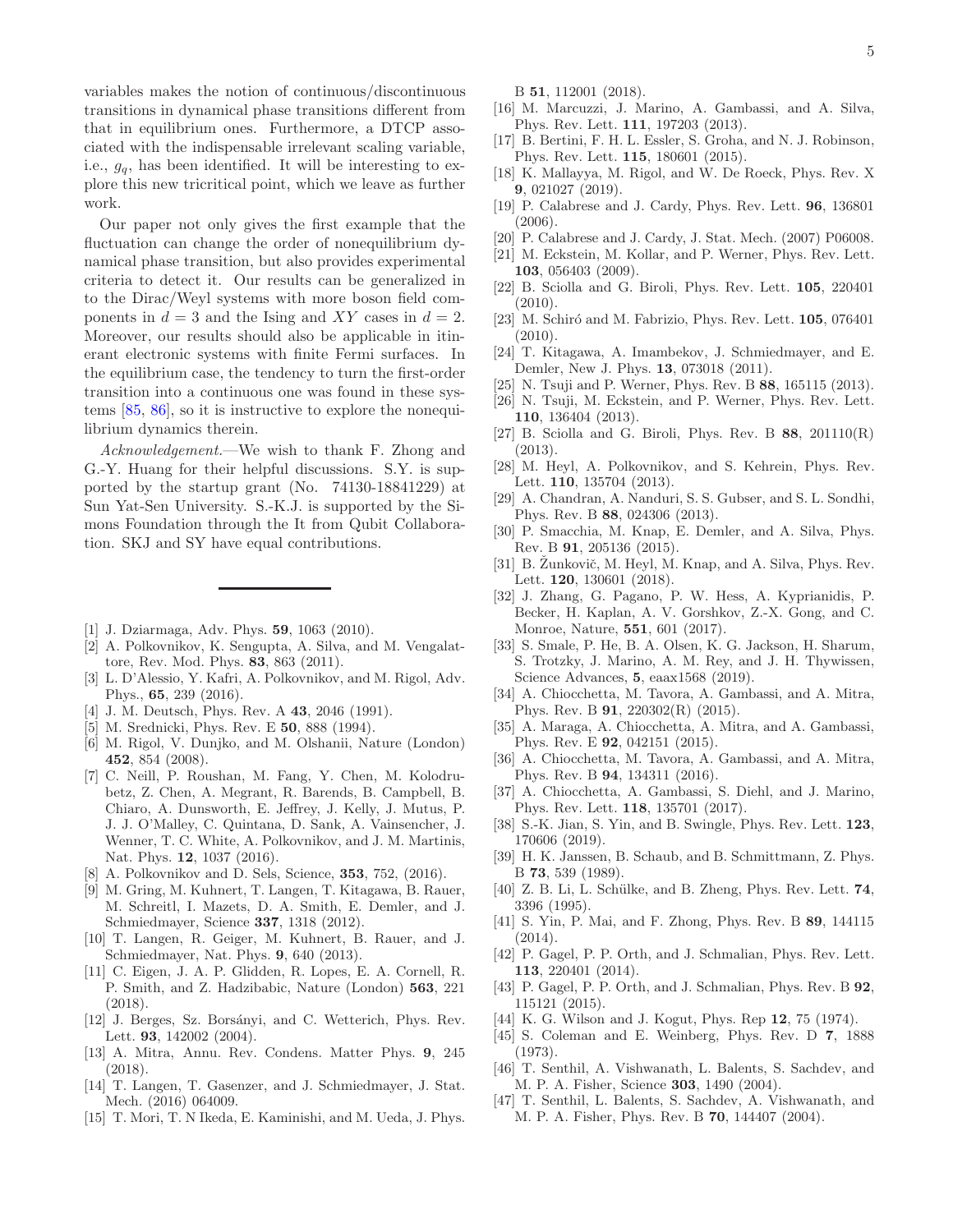- [48] A. W. Sandvik, Phys. Rev. Lett. 98, 227202 (2007).
- [49] F. S. Nogueira, S. Kragset, and A. Sudbø, Phys. Rev. B 76, 220403(R) (2007).
- [50] R. G. Melko and R. K. Kaul, Phys. Rev. Lett. 100, 017203 (2008).
- [51] M. S. Block, R. G. Melko, and R. K. Kaul, Phys. Rev. Lett. 111, 137202 (2013).
- [52] J. Lou, A. W. Sandvik, and N. Kawashima, Phys. Rev. B 80, 180414(R) (2009).
- [53] S. Pujari, K. Damle, and F. Alet, Phys. Rev. Lett. 111, 087203 (2013).
- [54] A. Nahum, J. T. Chalker, P. Serna, M. Ortuno, and A. M. Somoza, Phys. Rev. X 5, 041048 (2015).
- [55] F. Wang, S. A. Kivelson, and D.-H. Lee, Nat. Phys. 11, 959 (2015).
- <span id="page-5-8"></span>[56] H. Shao, W. Guo, and A. W. Sandvik, Science **352**, 213 (2016).
- [57] A. Nahum, P. Serna, J. T. Chalker, M. Ortuño, and A. M. Somoza, Phys. Rev. Lett. 115, 267203 (2015).
- [58] T. Sato, M. Hohenadler, and F. F. Assaad, Phys. Rev. Lett. 119, 197203 (2017).
- [59] G. J. Sreejith, S. Powell, and A. Nahum, Phys. Rev. Lett. 122, 080601 (2019).
- <span id="page-5-0"></span>[60] Z.-X. Li, S.-K. Jian, and H. Yao, arXiv:1904.10975
- <span id="page-5-1"></span>[61] L. D. Landau and E. M. Lifshitz, Statistical Physics (Butterworth-Heinemann, 1999).
- <span id="page-5-2"></span>[62] Z.-X. Li, Y.-F. Jiang, S.-K. Jian, and H. Yao, Nat. Commun. 8, 314 (2017).
- <span id="page-5-3"></span>[63] M. M. Scherer and I. F. Herbut, Phys. Rev. B 94, 205136 (2016).
- [64] L. Classen, I. F. Herbut and M. M. Scherer, Phys. Rev. B 96, 115132 (2017).
- [65] S.-K. Jian and H. Yao, Phys. Rev. B **96**, 195162 (2017).
- <span id="page-5-9"></span>[66] S.-K. Jian and H. Yao, Phys. Rev. B **96**, 155112 (2017).
- <span id="page-5-10"></span>[67] E. Torres, L. Classen, I. F. Herbut and M. M. Scherer, Phys. Rev. B 97, 125137 (2018).
- [68] B. Roy and V. Juričić, Phys. Rev. B 99, 241103 (2019).
- <span id="page-5-4"></span>[69] S. Yin and Z. Y. Zuo, Phys. Rev. B 101, 155136 (2020).
- <span id="page-5-5"></span>[70] A. F. Devonshire, Philos. Mag. 40, 1040 (1949).
- <span id="page-5-6"></span>[71] M. A. Stephanov, Phys. Rev. D **52**, 3746 (1995).
- <span id="page-5-7"></span>[72] S. Hesselmann and S. Wessel, Phys. Rev. B 93, 155157 (2016).
- <span id="page-5-11"></span>[73] See Supplemental Material for details.
- <span id="page-5-12"></span>[74] R. Boyack, H. Yerzhakov, and J. Maciejko, arXiv: 2004.09414.
- <span id="page-5-13"></span>[75] A. Mitra and T. Giamarchi, Phys. Rev. Lett. 107, 150602 (2011).
- <span id="page-5-14"></span>[76] A. Mitra, Phys. Rev. Lett. **109**, 260601 (2012).
- <span id="page-5-15"></span>[77] K. R. Fratus and M. Srednicki, Phys. Rev. E 92, 040103(R) (2015).
- <span id="page-5-16"></span>[78] D. Greif, G. Jotzu, M. Messer, R. Desbuquois, and T. Esslinger, Phys. Rev. Lett. 115, 260401 (2015).
- <span id="page-5-17"></span>[79] C. Gross and I. Bloch, Science **357**, 995 (2017).
- <span id="page-5-18"></span>[80] T. Kinoshita, T. Wenger, and D. S. Weiss, Nature 440, 900 (2006).
- <span id="page-5-19"></span>[81] S. Hofferberth, I. Lesanovsky, B. Fischer, T. Schumm, and J. Schmiedmayer, Nature 449, 324 (2007).
- <span id="page-5-20"></span>[82] S. Erne, R. Bücker, T. Gasenzer, J. Berges, and J. Schmiedmayer, Nature (London) 563, 225 (2018).
- [83] M. Prüfer, P. Kunkel, H. Strobel, S. Lannig, D. Linnemann, C. Schmied, J. Berges, T. Gasenzer, and M. K. Oberthaler, Nature (London) 563, 217 (2018).
- <span id="page-5-21"></span>[84] E. Nicklas, M. Karl, M. Höfer, A. Johnson, W. Muessel, H. Strobel, and J. Tomkovič, T. Gasenzer, and M. K. Oberthaler, Phys. Rev. Lett. 115, 245301 (2015).
- <span id="page-5-22"></span>[85] P. Jakubczyk, Phys. Rev. B **79**, 125115 (2009).
- <span id="page-5-23"></span>[86] P. Jakubczyk, W. Metzner, and H. Yamase, Phys. Rev. Lett. 103, 220602 (2009).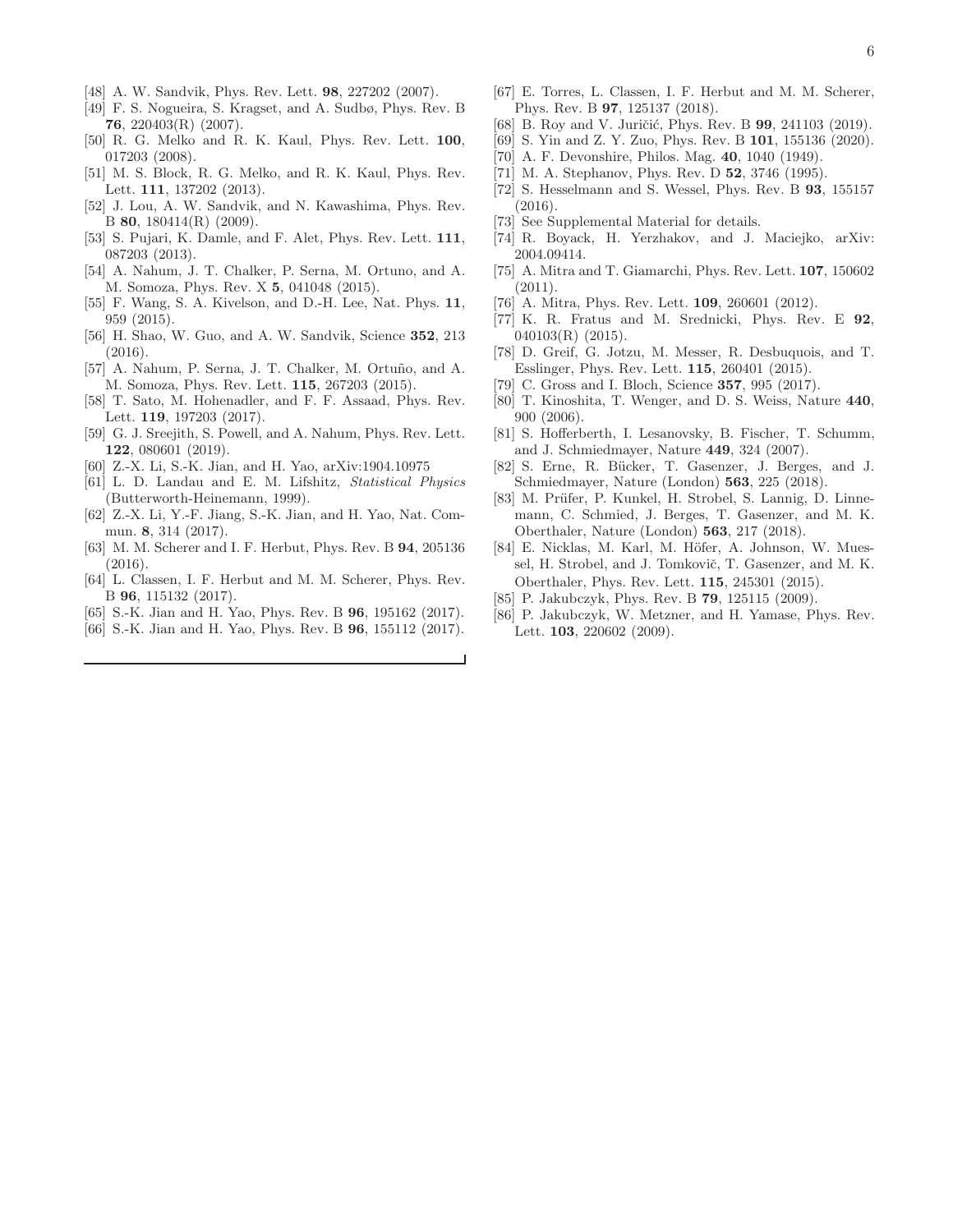## SUPPLEMENTAL MATERIAL

#### A. The Green functions

To obtain the RG equations, the Gaussian Green's functions for both fermion and boson fields are needed. For a general initial boson mass Ω, the Green functions for the boson fields reads [\[1](#page-7-1)[–5](#page-7-2)]

<span id="page-6-0"></span>
$$
D_R(t - t') = -\Theta(t - t') \frac{\sin \omega_k (t - t')}{\omega_k},\tag{S1}
$$

$$
D_K(t, t') = -i\frac{1}{\omega_k}[K_+\cos\omega_k(t - t') + K_-\cos\omega_k(t + t')],\tag{S2}
$$

in which  $D_R$  is the retarded Green function,  $D_K$  is the Keldysh Green function  $\omega_k = \sqrt{k^2 + r}$  and  $K_{\pm} = \frac{1}{2} \left[ \frac{\omega_k}{\omega_{0k}} \pm \frac{\omega_{0k}}{\omega_k} \right]$ with  $\omega_{0k}$  being  $\omega_{0k} = \sqrt{k^2 + \Omega}$ . In the deep quench limit, in which  $\Omega \gg \Lambda^2$ , Eq. [\(S2\)](#page-6-0) can be simplified as

<span id="page-6-1"></span>
$$
D_K(t, t') = -i\frac{\Omega}{\omega_k^2} [\cos \omega_k (t - t') - \cos \omega_k (t + t')]. \tag{S3}
$$

In addition, the Green functions for the fermion fields are [\[5\]](#page-7-2)

<span id="page-6-2"></span>
$$
G_R(t - t') = -i\Theta(t - t')[e^{-ik(t - t')}P_+(k) + e^{ik(t - t')}P_-(k)],
$$
\n(S4)

$$
G_K(t, t') = -i[e^{-ik(t - t')}P_+(k) - e^{ik(t - t')}P_-(k)],
$$
\n(S5)

in which  $k = \sqrt{k_x^2 + k_y^2}$  and  $P_{\pm} = \frac{1}{2}(1 \pm \hat{k} \cdot \vec{\sigma})$  with  $\hat{k} = (k_x, k_y)/k$ . Equations [\(S4-S5\)](#page-6-2) can be readily generalized to higher dimensions by taking more momentum components into account.

## B. FIDCP in  $d = 2$

In this section, we show the FIDCP in  $d = 2$ . By solving the RG equations (3-6) in the main text, we show that in two dimension the fermion fluctuations can also round the first-order DPT into a dynamical critical point, similar to the case in  $d = 3$ . The results are plotted in Fig. [S1.](#page-7-0) In Fig. [S1,](#page-7-0)  $u_{c/q}(0)$  are chosen to be identical to those in Fig. 3 in the main text, but  $g_{c/q}^2(0)$  is smaller than that for  $d=3$ . This indicates that in two dimension, the effects induced by fluctuations are more apparent.

In addition, the DTCP for  $d = 2$ , which is realized by tuning  $g_q$ , is also found as shown in Fig. [S2.](#page-8-0) For the same other parameters,  $g_{gtr}$  is smaller than its counterpart in  $d = 3$ .

#### C. Tricritical point for different  $N_f$

In this section, we study the dependence of the  $g_{\text{ptr}}(0)$  on N. We take the case for  $d=3$  as an example. Figure [S3](#page-8-1) shows the results. From Fig. [S3](#page-8-1) one finds that the tricritical point  $g_{\text{qtr}}^4(0)$  decrease as N increases. By power fitting, one finds that  $g_{\text{qtr}}(0)$  satisfies  $g_{\text{qtr}}^4(0) \propto 1/N$  approximatively. To see the reason, one can inspect Eq. (3), from which one finds right hand side of Eq. (3) changes its sign when

$$
g^{4}(0) > \frac{3u_{c}(0)[6u_{c}(0) - 8(4 - d)]}{48N}.
$$
\n(S6)

Similar phenomena were found in the type-II fermion-induced quantum critical point [\[6](#page-7-3)].

### D. FIDCP with the higher-order boson coupling

In the main text, we keep the terms which make leading contributions in the UV and IR scales near the transition point. When  $u < 0$ , at least one positive higher-order boson coupling is needed to stabilize the system. In this section, we show that our main results are not altered by the higher-order boson couplings. Concretely, we assume that the sixth-order boson coupling is positive and higher-order terms are neglected. By casting this term into the closed time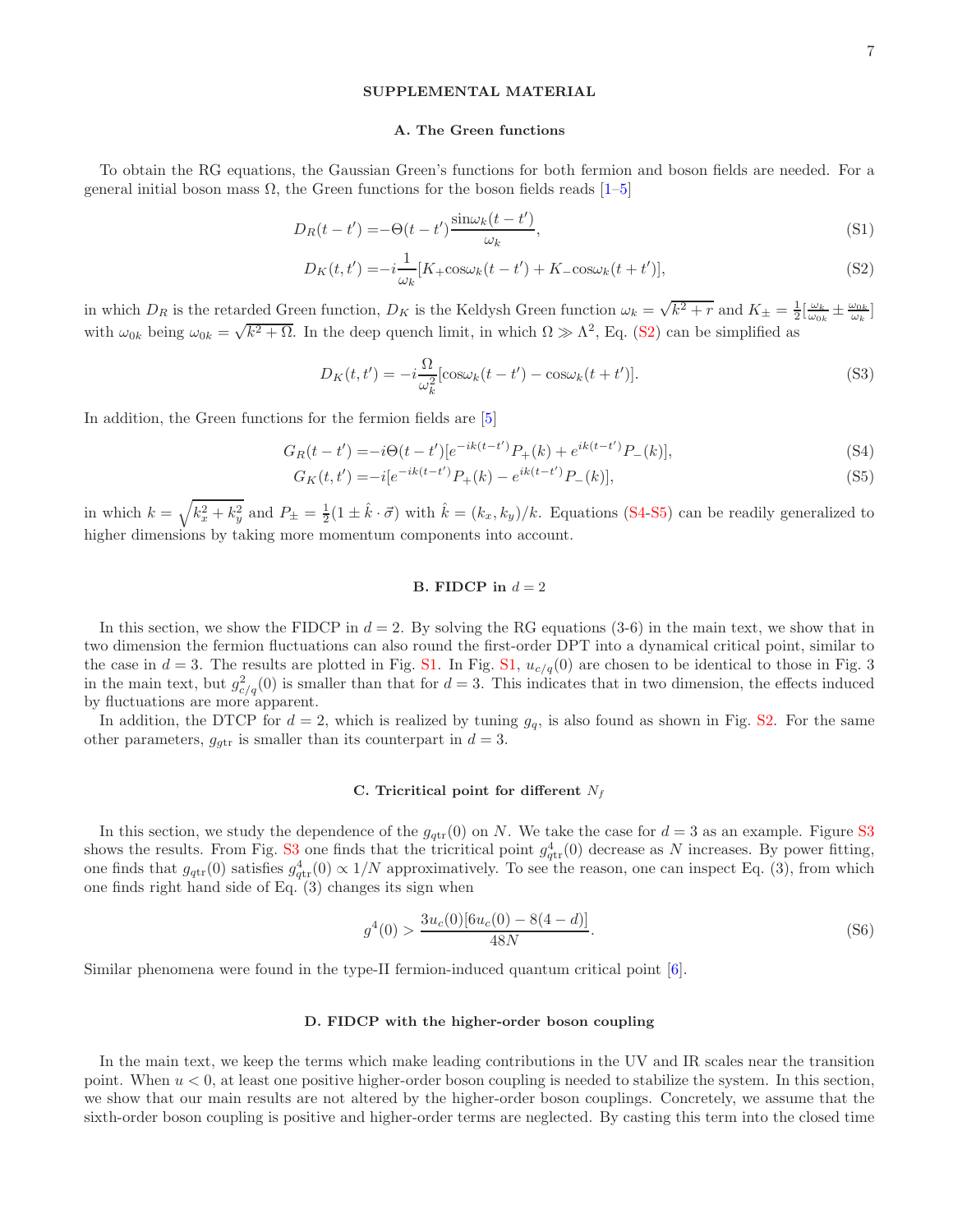8

path integral, one obtain an additional term,  $\int_0^\infty dt \int d^dx \left[-\frac{v_c}{6!} \frac{3}{2} \phi_c^5 \phi_q - \frac{v_q}{6!} \right]$  $\frac{v_q}{6!} \frac{3}{2} \phi_q^5 \phi_c - \frac{v_i}{6!} 5 \phi_q^3 \phi_c^3$  in Eq. (1). Physically, the coupling  $v(0)$  should be far smaller than  $|u(0)|$  and  $g(0)$  because it describes three-body collision processes. In the deep quench case,  $v_q$  scales as  $v_q \sim v_q(0)e^{l(2-2d-3\eta_b)}$  and  $v_i$  scales as  $v_i \sim v_i(0)e^{l(4-2d-3\eta_b)}$ . Both of them are less relevant than  $u_q$  and play ignorable roles. We then obtain the one-loop RG equations by taking into account the contribution from  $v_c$  as

<span id="page-7-4"></span>
$$
\frac{du_c}{dl} = (4 - d - 2\eta_b)u_c - \frac{3}{8}u_c^2 + 6Ng_c^3g_q + \frac{1}{8}v_c,\tag{S7}
$$

$$
\frac{dv_c}{dl} = (6 - 2d - 3\eta_b)u_c + \frac{15}{8}u_c^3 - \frac{15}{4}u_cv_c + \frac{345}{4}Ng_c^5g_q,\tag{S8}
$$

$$
\frac{dg_c^2}{dl} = (4 - d - \eta_b - 2\eta_f)g_c^2 - \frac{3}{8}g_c^4 - \frac{3}{8}g_c^3g_q,\tag{S9}
$$

$$
\frac{dg_q^2}{dl} = (2 - d - \eta_b - 2\eta_f)g_q^2 - \frac{3}{8}g_c^2g_q^2 - \frac{3}{8}g_cg_q^3.
$$
\n(S10)

By solving Eqs. [\(S8-S10\)](#page-7-4), one finds two nontrivial fixed points. One is  $(u_c, g_c^2, v_c) = \frac{8\varepsilon}{3}, \frac{8\varepsilon}{3}, O(\varepsilon^2)$ . This is the dynamical chiral Ising fixed point [\[5](#page-7-2)]. The other is  $(u_c, g_c^2, v_c) = \left(-\frac{16}{25} + \frac{88\varepsilon}{75}, \frac{3\varepsilon}{5}, \frac{768+384\varepsilon}{625}\right)$ . This is the dynamical tricritical point with  $u_c$  as its second relevant direction as we discussed in the main text. In Fig.  $S4$ , we show that the FIDCP can arise even with a finite  $v_c(0)$ .



<span id="page-7-0"></span>FIG. S1. For  $N = 2$  and  $d = 2$ , the RG flows run from  $l = 0$  (UV) to  $l \to \infty$  (IR) are shown in (a-d). The bare parameters are chosen as  $u_c(0) = u_q(0) = -3$  and  $g_c^2(0) = g_q^2(0) = 0.7$ . (a) shows that  $u_c$  runs from a negative value to a positive one. (b) shows the  $u_q$  also changes its sign and then tends to zero. The arrows in (a) and (b) denote positions of the sign changing for  $u_c$  and  $u_q$ , respectively.  $g_c$  tends to a finite fixed point as shown in (c), and  $g_q$  tends to zero as shown in (d).

Г

- <span id="page-7-1"></span>[1] A. Chiocchetta, M. Tavora, A. Gambassi, and A. Mitra, Phys. Rev. B 91, 220302(R) (2015).
- [2] A. Maraga, A. Chiocchetta, A. Mitra, and A. Gambassi, Phys. Rev. E 92, 042151 (2015).
- [3] A. Chiocchetta, M. Tavora, A. Gambassi, and A. Mitra, Phys. Rev. B 94, 134311 (2016).
- [4] A. Chiocchetta, A. Gambassi, S. Diehl, and J. Marino, Phys. Rev. Lett. 118, 135701 (2017).
- <span id="page-7-2"></span>[5] S.-K. Jian, S. Yin, and B. Swingle, Phys. Rev. Lett. 123, 170606 (2019).
- <span id="page-7-3"></span>[6] S. Yin and Z. Y. Zuo, Phys. Rev. B 101, 155136 (2020).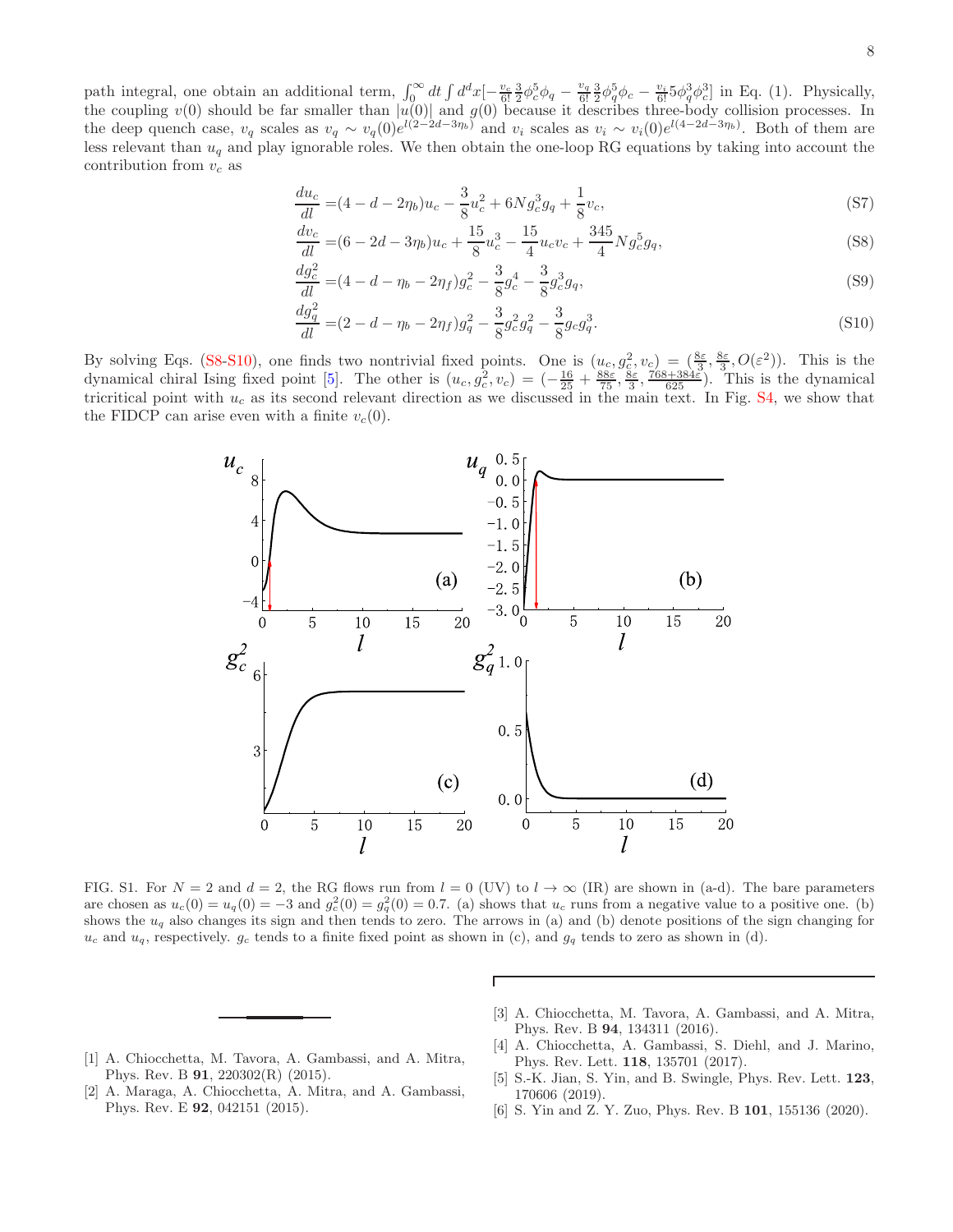

<span id="page-8-0"></span>FIG. S2. For  $N = 2$  and  $d = 3$ , a fixed point corresponding to a DTCP is determined by tuning  $g_q$ . Other parameters in the UV scale are chosen as  $u_c(0) = u_q(0) = -3$  and  $g_c^2(0) = g_q^2(0)$ . At the DTCP,  $g_{qtr}^2(0) \simeq 0.6991382539535241$ .  $u_c$  is relevant at the DTCP and its fixed point value is zero.  $g_c$  tends to a finite value, indicating this is a nonthermal fixed point. Both  $u_q$  and  $g_q$  are irrelevant in the IR limit.



<span id="page-8-1"></span>FIG. S3. Curves of the tricritical point  $g_{tr}^4$  versus N. The boson quartic coupling is chosen as are chosen as  $u(0) = -3$ . Double logarithmic scales are used. Power fitting shows that  $g_{\text{tr}}^4 \propto 1/N_f^{1.12}$ .